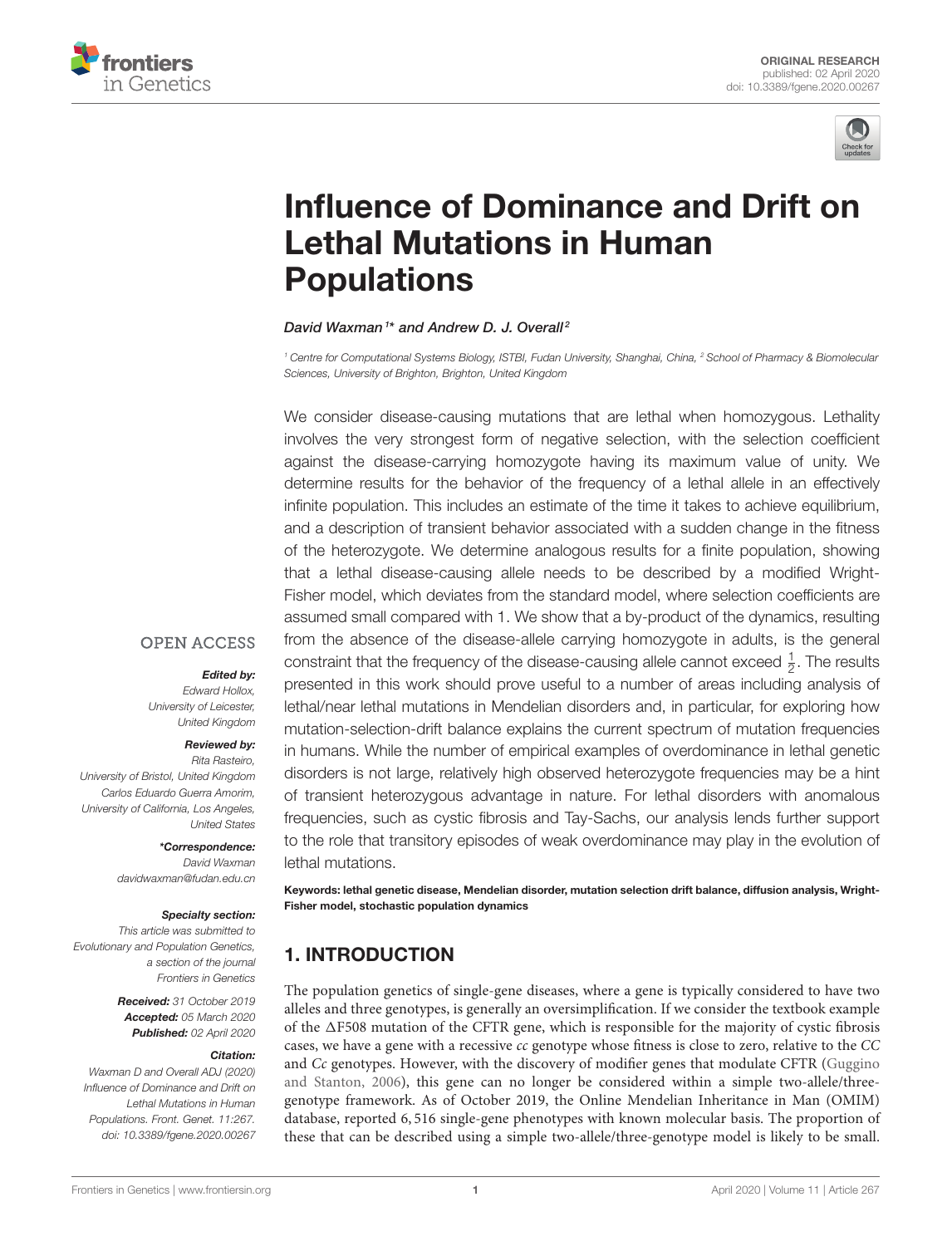Nevertheless, a subset of these Mendelian disorders, which are single-gene diseases, and are caused by an effectively lethal mutation, allows a general analysis based on a two-allele/threegenotype model. Such genes are associated with the very simplest Mendelian diseases, where the disease-causing genotype has a relative fitness that is very small—of the order of 1% or smaller, and hence has a rather accurately known selection coefficient, namely one that is very close to unity, thus representing one of the very strongest forms of negative selection.

The extreme clarity about selection coefficients lent by lethal alleles has been exploited in a recent study by [Amorim et al.](#page-9-1) [\(2017\)](#page-9-1). These authors explored the frequency distribution of 417 mutations (found within 32 genes) that are known to be recessive lethals. They concluded that most of the mutations do not conform to what is expected from the balance between mutation, purifying selection and random genetic drift. In particular, the authors found that the majority of the mutations observed were at frequencies that were much elevated over what was theoretically expected. The study found some agreement with a specific class of mutations (CpG transitions) but concluded that, on the whole, it was likely that current data reveal an ascertainment bias, where the disease alleles were the ones identified simply by being more frequent by chance. The authors considered the possibility that overdominance may play some part, however, this was not explored theoretically. In light of this work, we present a theoretical investigation of the sensitivity of the mutationselection dynamic to small changes in fitness of the carrier genotype, in particular when slightly overdominant.

It has been speculated that the unusually high incidence of some lethal disorders, such as cystic fibrosis and Tay-Sachs may have evolved in response to episodes of heterozygous advantage during periods of disease [\(Yokoyama, 1979;](#page-9-2) [Gabriel et al.,](#page-9-3) [1994\)](#page-9-3). It should be noted, however, that there is currently scant evidence that does not exclude alternative explanations to lethal mutations [\(Gemmell and Slate, 2006\)](#page-9-4).

When modeling the evolution of allele frequencies, even in large populations like that of Homo sapiens, a consideration of the effects of drift may be very significant. However, standard population genetics theory generally incorporates random genetic drift via a Wright-Fisher model (and its diffusion approximation) that is derived under the assumption of weak selection (i.e., selection coefficients that are very small compared with 1). The results that follow from this cannot generally be applied in the setting of strong negative selection, namely lethality, by simply setting selection coefficients in weak-selection models to unity. Indeed, a formal analysis of the effects of mutation and random genetic drift in the strong selection context of lethal mutations appears to be lacking in the literature. Here, we present such an analysis. The results should prove useful to a number of areas of interest including analysis of lethal and near lethal mutations in Mendelian disorders, and in exploring how mutation-selection-drift balance explains the current spectrum of mutation frequencies.

We note that there are few empirical examples of overdominance in lethal genetic disorders. This may be a hint of transient heterozygous advantage in nature. For lethal disorders with anomalous frequencies, such as cystic fibrosis and Tay-Sachs, our analysis lends further support to the role that transitory episodes of weak overdominance may play in the evolution of lethal mutations.

# 2. METHODS

## 2.1. Description of the Population

We base our analysis on a model of a diploid dioecious population with equal sex ratio. This has a discrete-generation lifecycle with census made in adults (**[Figure 1](#page-2-0)**). We assume that each adult has an equal chance of contributing zygotes to the population, independent of genotype, and that viability selection acts in zygotes at a single biallelic locus. With A and a denoting the two alleles at the locus, viability selection generally involves the aa, aA and aa genotypes at the locus having different viabilities (i.e., different probabilities to survive to reproductive age), which we write as  $V_{aa}$ ,  $V_{AA}$ , and  $V_{AA}$ , respectively. Using AA as the reference genotype, we define the relative fitnesses of the three genotypes as  $w_{aa} = \frac{V_{aa}}{V_{AA}}$ ,  $w_{aA} = \frac{V_{aa}}{V_{AA}}$ , and  $w_{AA} = \frac{V_{AA}}{V_{AA}}$  $\frac{V_{AA}}{V_{AA}}$ . We follow a common way of parameterizing the relative fitnesses, in terms of a selection coefficient, s, which determines the difference in relative fitness between the two homozygotes, and a dominance coefficient, h, which determines the relative fitness of the heterozygote. This involves writing the relative fitnesses in terms of s and h as  $w_{aa} = 1 - s$ ,  $w_{aA} = 1 - hs$ , and  $w_{AA} = 1$ . In the present work we take the *a* allele to be disease-causing in the sense that it is lethal in homozygous form, which entails  $s = 1$ . This leads to the relative fitnesses of the three genotypes being given by

$$
w_{aa} = 0, \t w_{aA} = 1 - h, \t w_{AA} = 1.
$$
 (1)

We note that relative fitnesses are always non-negative, and in the present work, where there is a lethal genotype, this leads to the dominance coefficient, h having restricted values so that  $w_{aA} = 1 - h \ge 0$ . The possible values of h are thus given by

$$
-\infty < h \leq 1. \tag{2}
$$

The allele of interest in the present work is the disease-causing a allele, and we can classify this in terms of the dominance coefficient, h. The a allele is completely recessive if  $h =$ 0, partially recessive if  $0 < h < 1$  (which includes the case of additivity if  $h = \frac{1}{2}$  $\frac{1}{2}$ ), completely dominant if  $h =$ 1, and overdominant if  $h \leq 0$ . There is no possibility of underdominance  $(h > 1)$  since the fitness of the heterozygote cannot lie below that of the lethal (aa) genotype.

We incorporate mutation into the model, taking it to be oneway, from the wild type allele to the disease-causing allele. In any generation, each  $A$  allele in the population has probability  $u$  of undergoing mutation to the a allele:

$$
A \underset{u}{\rightarrow} a \tag{3}
$$

and each A allele remains unchanged with probability  $1 - u$ .

We shall usually write the frequency of the disease-causing a allele in a particular generation, termed the present generation,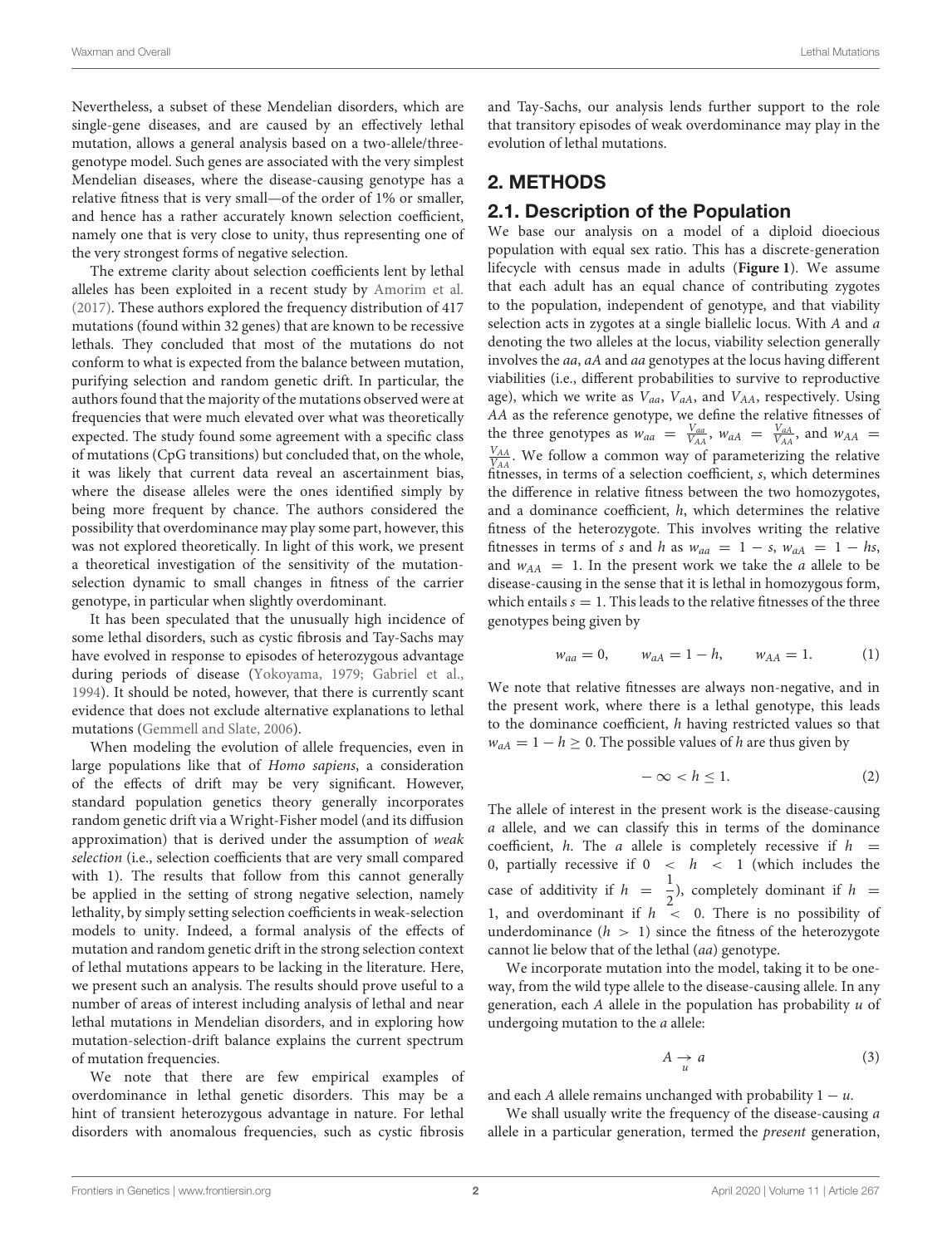| Lifecycle                                                                  |                                  |  |  |  |  |
|----------------------------------------------------------------------------|----------------------------------|--|--|--|--|
| Adults                                                                     |                                  |  |  |  |  |
| (start of generation)                                                      |                                  |  |  |  |  |
|                                                                            | gamete production with mutation; |  |  |  |  |
|                                                                            | random mating                    |  |  |  |  |
| Zygotes                                                                    |                                  |  |  |  |  |
|                                                                            | death of all adults;             |  |  |  |  |
|                                                                            | viability selection on zygotes   |  |  |  |  |
| Juveniles                                                                  |                                  |  |  |  |  |
|                                                                            | number regulation                |  |  |  |  |
| Adults                                                                     |                                  |  |  |  |  |
| (start of next generation)                                                 |                                  |  |  |  |  |
| <b>FIGURE 1</b>   The discrete-generation lifecycle employed in this work. |                                  |  |  |  |  |

<span id="page-2-0"></span>as  $X$ , and use  $X^\prime$  to denote its value in the following generation. However, when time is important we shall use  $X_t$  to denote the frequency of the a allele in generation t.

We incorporate number regulation into the lifecycle, where the juveniles in the population are non-selectively thinned, with their number reduced to the number of adults at the start of the generation. The individuals that are present in the population after the thinning process become the adults of the next generation (**[Figure 1](#page-2-0)**).

In what follows we shall consider stationary and transient behaviors, in the context of effectively infinite and finite populations. We shall investigate how different values/behaviors of the dominance coefficient, h, influence various results.

## 2.2. Model for an Effectively Infinite Population

In a very large population, random genetic drift (due to number regulation) plays a negligible role in the lifecycle. The frequency of the disease-causing allele can then be treated as behaving deterministically, and as far as the frequency is concerned, the number of adults in the population is effectively infinite. In what follows, we shall use the shorthand infinite population to describe a population of effectively infinite size. We show in Part A of the **[Supplementary Material](#page-9-5)** that for an infinite population, the rule that relates the frequency in the next generation  $(X')$  to that of the present generation  $(X)$  is given by

$$
X' = X + F(X) \tag{4}
$$

where

$$
F(x) = \frac{(1-h)u - [h - (2-3h)u]x - (1-2h)(1-u)x^{2}}{[1 + (1-2h)u] + (1-2h)(1-u)x}.
$$
\n(5)

The function  $F(x)$  has the interpretation as the deterministic evolutionary force that acts on the frequency of the diseasecausing allele (the a allele) in a very large population, when the frequency has the value  $x$ . If, in a given generation, this force is non-zero then the frequency will be different in the following generation.

We give the full form of  $F(x)$  in Equation (5), and later the full form of the corresponding equilibrium frequency (in Equation 9), since these are quite sensitive to the precise values of the parameters h and u.

A particular example of Equations (4) and (5) is for a recessive lethal allele, when mutation is neglected. This has  $h = 0$  and  $u = 0$ , in which case the evolutionary force in Equation (5) becomes  $F(x) = -\frac{x^2}{1+x^2}$  $\frac{x}{1+x}$ . From Equation (4) we then obtain  $X' = \frac{X}{1+X}$  which is a textbook example of the evolution of a lethal allele [\(Hedrick, 1984\)](#page-9-6).

# 2.3. Wright-Fisher Model for a Finite Population

An infinite population is governed by a deterministic equation of the general form of Equation (4), namely  $X' = X + F(X)$ . When selection is weak, corresponding to  $|F(x)| \ll 1$  for all x, the behavior of the frequency of the a allele in a finite population, under a Wright-Fisher model [\(Fisher, 1930;](#page-9-7) [Wright, 1931\)](#page-9-8), is governed by the stochastic equation

$$
X' = \frac{\text{Bin}(2N, X + F(X))}{2N}
$$
 Wright-Fisher model  
for weak selection (6)

where, in the notation adopted in this work,  $Bin(n, p)$  denotes a binomial random number (not a distribution), and gives the random number of successes on  $n$  independent trials, each of which has probability  $p$  of success.

However, when considering the evolution of lethal mutations we need to modify the above Wright-Fisher model so it incorporates strong selection. This results in a modified Wright-Fisher model. The model we shall present is designed to be appropriate for a modern, post-industrial human population, where fertility is approximately two offspring per couple [\(Hamilton et al., 2012\)](#page-9-9) as occurs, for example, in the USA. Details of the model are given in Part B of the **[Supplementary Material](#page-9-5)**.

The conventional Wright-Fisher model is based on the strong assumption that all randomness arises solely in the nonselective thinning of the population to the census population size<sup>[1](#page-2-1)</sup>. This means, in particular, that selection is treated as a deterministic process, amounting to the population being effectively infinite during the time that selection occurs within the lifecycle (the zygotic stage). For humans in modern postindustrial populations, the number of offspring produced is typically little more than that required to replace the population [\(Hamilton et al., 2012\)](#page-9-9). Thus, the number of zygotes produced is similar in number to the number of adults (i.e., similar to the census size). To transparently avoid any possible consequences

<span id="page-2-1"></span><sup>&</sup>lt;sup>1</sup>The conventional Wright-Fisher model also assumes census and effective population sizes coincide, however it is possible to incorporate the effective population size into the Wright-Fisher model [\(Zhao et al., 2016\)](#page-9-10).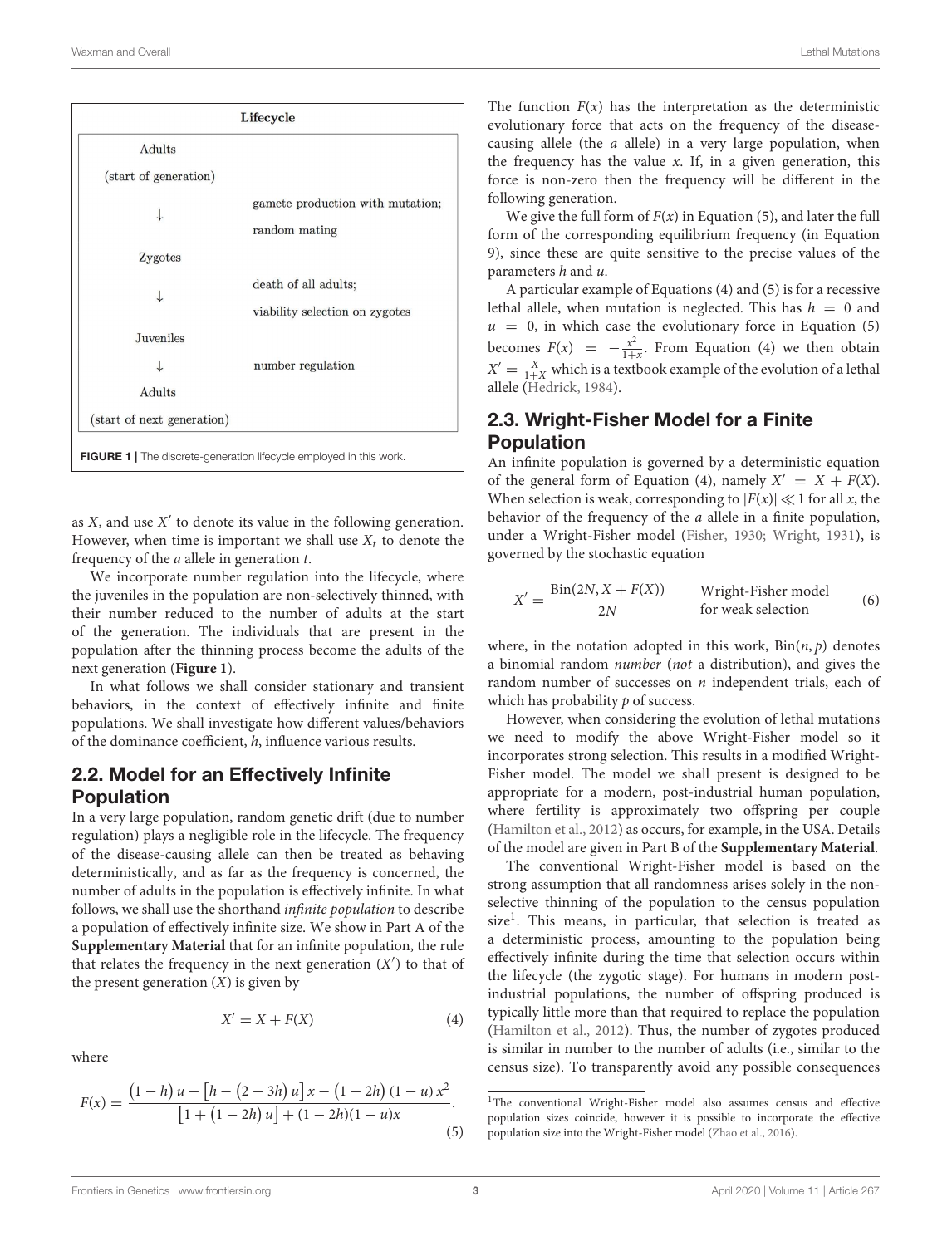of an effectively infinite number of zygotes, we have used an explicitly probabilistic treatment of selection, where we have strongly limited the number of zygotes produced. However, as we show in Part B of the **[Supplementary Material](#page-9-5)**, for most practical purposes there is a negligible difference between such a model, and the model where selection is treated as acting deterministically.

The main difference that arises because selection is not weak, but strong (because of lethality of one genotype), is that selection cannot be directly approximated as acting at the level of alleles (which is possible when selection is weak). Implementing viability selection at the actual level at which it acts, namely genotypes, we find that although the equation  $X' = X + F(X)$ applies to the frequency of the disease-causing allele in an infinite population (see Equations 4 and 5), we cannot simply extend this equation to become an equation describing a finite population, by using the weak-selection result (Equation 6). Rather, we find (see Part B of the **[Supplementary Material](#page-9-5)** for details) that the frequency of the lethal genotype obeys the stochastic equation

$$
X' = \frac{\text{Bin}(N, 2X + 2F(X))}{2N}
$$
 Wright-Fisher model  
for a lethal genotype (7)

where  $F(x)$  is given in Equation (5). We shall often refer to Equation (7) as the Wright-Fisher model describing a lethal genotype.

A comparison of the standard weak-selection Wright-Fisher model (Equation 6), and the Wright-Fisher model describing a lethal genotype (Equation 7), indicates differences in the placement of factors of 2 in both arguments of the binomial random numbers present [the  $Bin(n, p)$ ]. Despite these differences, it may be verified that when  $N \to \infty$ , in which case  $\frac{\text{Bin}(N,p)}{N} \to p$ , the factors of 2 cancel and Equation (7) reduces to  $X' = X + F(X)$ . Thus, the quantity  $F(X)$  appearing in Equation (7) continues to have the interpretation as the deterministic evolutionary force acting in an infinite population.

Simulations contained in the **[Supplementary Material](#page-9-5)** were performed using MATLAB with the Statistics Toolbox. The code is available at [https://github.com/AndyOverall/Overdominance.](https://github.com/AndyOverall/Overdominance)

## 2.3.1. General Implication of Lethality

We wish to point out one general implication of lethality within the context of a biallelic locus. This is that lethality of one homozygote generally constrains the frequency of the lethal allele in adults, such that independent of any model used, and independent of the size of the population, the frequency of the lethal allele can never exceed  $\frac{1}{2}$ . To see this we use a simple gene counting argument, as follows. We note that the lethal a allele only appears in heterozygote adults, but the wild type  $(A)$ allele appears in both viable homozygote adults and heterozygote adults. Hence, the frequency X of the *a* allele in adults is  $X =$ number of *aA* adults<br>  $\overline{2 \times \text{number of } aA \text{ adults}}$ . The right hand side of this equation can be written as  $1/\left(2+\frac{\text{number of }AA\text{ adults}}{\text{number of }AA\text{ adults}}\right)$  which is always less than or equal to one half, thus generally

$$
X \le \frac{1}{2}.\tag{8}
$$

A particular implication of Equation (8) is that irrespective of the fitness of the heterozygote, it is impossible for there to be a selective sweep of the lethal a allele to fixation, and at most the frequency of this allele can only reach  $\frac{1}{2}$ .

We note that the Wright-Fisher model for a lethal genotype (Equation 7), involves a binomial random number of the form  $Bin(N, p)$ , corresponding to the random number of successes on N independent trials. Since the maximum possible number of such successes is N we have  $Bin(N, p) \leq N$ . This has the consequence for Equation (7) that  $X' \leq \frac{N}{2N}$ , i.e.,  $X' \leq \frac{1}{2}$ . The N independence of this result indicates that independent of the population size (finite or infinite) the constraint of Equation (8), on the frequency of the lethal allele in adults, will apply. It is necessary (and reassuring) to see this constraint directly manifested in the Wright-Fisher model that was constructed for the problem at hand. Generally, any valid model describing a lethal allele must exhibit such a constraint on the frequency of the lethal allele.

# 3. RESULTS

## 3.1. Results for an Infinite Population 3.1.1. Equilibrium Frequency

Equation (4) describes an infinite population. A property of this equation, with  $F(x)$  given by Equation (5), is that the frequency of the a allele approaches a stable equilibrium value, which we shall denote by  $\hat{X}$ . In Part A of the **[Supplementary Material](#page-9-5)** we give exact and approximate results for the equilibrium frequency following from Equation (4). In particular the equilibrium frequency has the exact form

$$
\hat{X} = \frac{2(1-h)u}{h + (2-3h)u + \sqrt{h^2(1+u)^2 + 4(1-2h)u}}.\tag{9}
$$

This result for the equilibrium frequency,  $\hat{X}$ , applies for the full range of parameters  $-\infty < h \le 1$  and  $0 \le u \le 1$  and is consistent with the results given in textbooks. In the case where h is small and positive, in the range  $\sqrt{u} \ll h \ll 1$ , we have the approximation

$$
\hat{X} \simeq \frac{(1-h)u}{h}.\tag{10}
$$

In the case of a fully recessive *a* allele (i.e.,  $h = 0$ ), the equilibrium frequency of the a allele is

$$
\hat{X} = \frac{\sqrt{u}}{1 + \sqrt{u}}.\tag{11}
$$

Lastly, in the case of overdominance, where h is negative  $(h =$  $-|h|$ ), and has a small magnitude in the range  $\sqrt{u} \ll |h| \ll 1$ , the equilibrium frequency of the a allele has an approximate value that is independent of  $u$  and given by

$$
\hat{X} \simeq \frac{(-h)}{1 - 2h} \equiv \frac{|h|}{1 + 2|h|}.
$$
\n(12)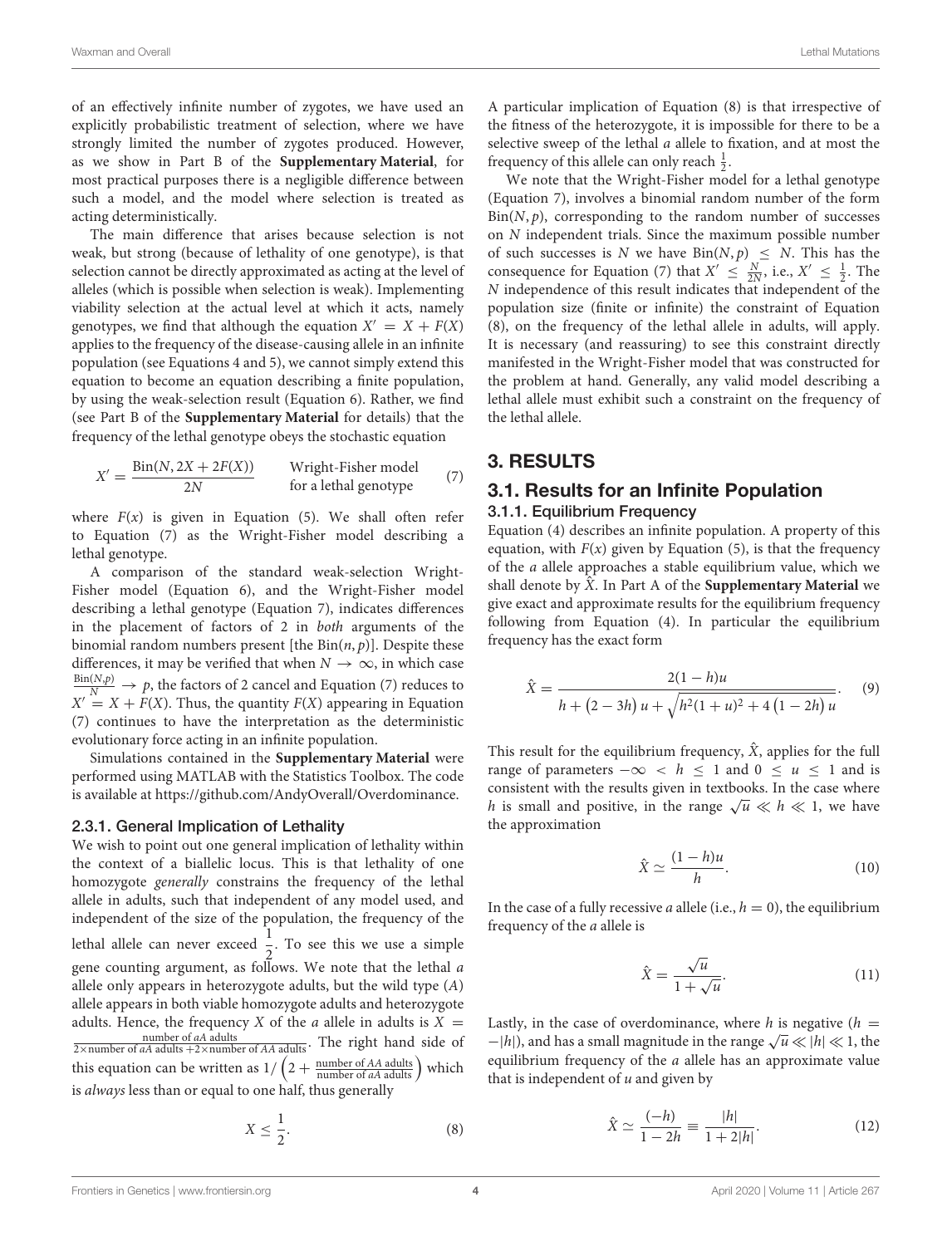

<span id="page-4-0"></span>FIGURE 2 | The equilibrium frequency of a lethal allele in a very large population,  $\hat{X}$ , depends on the dominance coefficient,  $h$ , according to Equation (9). In this figure the dependence of  $\hat{X}$  on  $h$  is illustrated for two different values of the mutation rate,  $u$ . The blue curve gives the dependence of  $\hat{X}$  on  $h$  when the mutation rate is  $u = 10^{-4}$ . The red curve gives the dependence of  $\hat{X}$  on  $h$ when the mutation rate is  $u = 10^{-8}$ . The inset is an enlargement of main panel over the range −0.02 ≤ *h* ≤ 0.02, to show the detailed behavior of *X*ˆ over this small range of *h*. We note that the larger mutation rate  $(\mu = 10^{-4})$  was chosen for the purposes of visualization rather than realism.

This last result can be determined from Equation (3.4) of the textbook by [Gillespie \(2004\)](#page-9-11) which gives, in the notation of the present work, the equilibrium frequency of the A allele.

The above results indicate that for some degree of recessiveness (i.e.,  $0 \leq h \leq 1$ ) the equilibrium attained is primarily the result of a balance between mutation and heterozygote selection, while for overdominance  $(h < 0)$  it follows that  $\hat{X}$  has a very weak dependence on mutation, and is largely determined by the elevated fitness of heterozygotes over homozygotes. An extreme example of the above result is in the case of a negligibly small mutation rate, where  $\hat{X}$  takes the very simple form

$$
\lim_{u \to 0} \hat{X} = \begin{cases} 0, & \text{for } h \ge 0, \\ \frac{|h|}{1 + 2|h}, & \text{for } h < 0. \end{cases}
$$
(13)

This result can be simply derived from the  $u = 0$  limit of Equations (4) and (5).

When the dominance coefficient, h, lies in the vicinity of  $h = 0$ the results for the equilibrium frequency,  $\hat{X}$ , given in Equations (10)–(12) exhibit strongly differing behaviors (see **[Figure 2](#page-4-0)**).

From **[Figure 2](#page-4-0)** it can be seen that equilibrium frequency,  $\hat{X}$ , is not particularly sensitive to the value of the dominance coefficient, h, when it lies in the range  $0 \leq h \leq 1$ . This arises for this range of h because  $\hat{X}$  is strongly limited by the value of the mutation rate,  $u$ . Indeed, for values of  $h$  that are large compared with  $\sqrt{u}$  we have  $\hat{X}$  approximately proportional to  $u$  (see Equation 10) while for values of  $h$  that are small

compared with  $\sqrt{u}$  we have  $\hat{X}$  approximately proportional to  $\sqrt{u}$  (see Equation 11). However, in the region where the diseasecausing allele exhibits overdominance  $(h < 0)$ , and the degree of overdominance, |h|, is large compared with  $\sqrt{u}$ , we find  $\hat{X}$  is approximately independent of u (see Equation 12). This is a feature that is apparent in **[Figure 2](#page-4-0)**. Given a mutation rate of e.g.,  $u = 10^{-5}$  or smaller, it follows that almost any level of overdominance of the disease-causing allele leads to an  $\hat{X}$  in a large population that is anomalously large relative to the mutation-limited values of  $\hat{X}$  that apply when this allele is recessive.

The way the equilibrium frequency,  $\hat{X}$ , depends on the dominance coefficient,  $h$ , means that if  $h$  is changed over a numerically small range in the vicinity of  $h = 0$ , but the range of h is large compared with the mutation rate, u, then  $\hat{X}$  can vary substantially. For example, for  $u = 10^{-5}$ , changing the dominance coefficient from  $h = 0.01$  to  $h = -0.01$ , thereby causing the heterozygote to change from being recessive to being overdominant, causes  $\hat{X}$  to change from a value that we can write as  $\hat{X} \simeq 91 \times u$  to the value  $\hat{X} \simeq 1071 \times u$  (see **[Figure 2](#page-4-0)**). That is, an ∼2 percent increase in the relative fitness of the heterozygote,  $1 - h$ , causes a large increase of roughly one thousand percent in  $\hat{X}$ . With smaller mutation rates, the percentage increase in  $\hat{X}$  will be even larger.

## 3.1.2. Transient Behavior

#### **3.1.2.1. Scenario**

Let us now consider a very large (effectively infinite) population with mutation rate  $u$ .

We shall consider the following scenario.

- 1. For a *considerable* time prior to time  $t = 0$  the dominance coefficient has the constant value  $h = 0$  that corresponds to a completely recessive disease-causing allele.
- 2. At time  $t = 0$ , an environmental change discontinuously elevates the value of the heterozygote fitness above 1, driving the disease-causing allele to become overdominant. We write this elevated fitness as  $1 - h^*$  with  $h^*$  negative  $(h^* = -|h^*|)$ . This elevated fitness value persists until generation  $t_f$ .
- 3. From generation  $t_f + 1$  onwards, the environment reverts back to its original state, with dominance coefficient  $h = 0$ .

We proceed under the assumption that by the time  $t = 0$ is reached the population has come to an equilibrium with a frequency  $\hat{X}$  that is appropriate to a dominance coefficient of  $h = 0$ . Thus, the frequency of the disease-causing allele at time  $t = 0$  is given by the infinite population result of Equation (9) for for  $h = 0$ , i.e., Equation (11), namely  $\hat{X} = \frac{\sqrt{u}}{1 + \sqrt{u}}$  $\frac{\sqrt{u}}{1+\sqrt{u}} \simeq \sqrt{u}.$ 

We shall also make the assumption that  $h^*$  (which is negative) is small, but not too small, in the sense

$$
\sqrt{u} \ll |h^*| \ll 1. \tag{14}
$$

This assumption allows us to use some of the approximate results we have presented above, and thereby gain some analytical insights.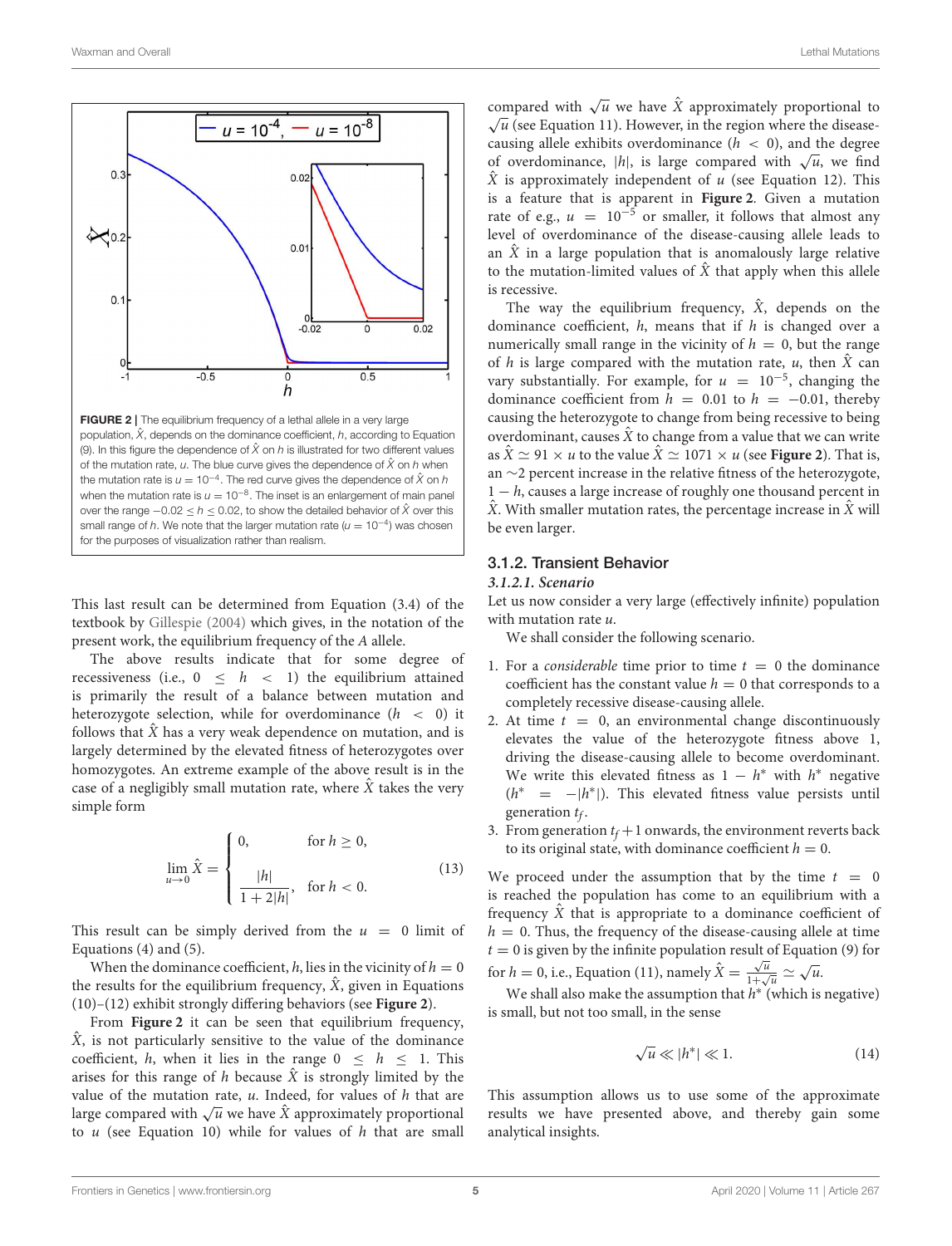

<span id="page-5-0"></span>**FIGURE 3** | This figure contains plots of the logarithm of the mean frequency of the disease-causing allele,  $log_{10}$   $(E[X_t])$ , against the time, *t*. For a large (effectively infinite) population, there are negligible deviations of the frequency from its expected value and  $E[X_t]$  then coincides with the frequency itself,  $X_t$ . The infinite population results are given by the black curves. Finite population results are given by colored curves. The figure illustrates transient behavior that the frequency can exhibit in populations with different mutation rates, *u*, and different population sizes, *N* when the following are assumed. (i) For a very long time prior to  $t = 0$  the relative fitness of the heterozygote has the value 1 (corresponding to a dominance coefficient of 0). (ii) At time  $t = 0$  the relative fitness of the heterozygote discontinuously jumps to the value 1.01 (corresponding to a discontinuous jump in the dominance coefficient from 0 to −0.01). (iii) At time *t* = 2, 000, the relative fitness of the heterozygote discontinuously jumps back to the value 1 (corresponding, again to a dominance coefficient of 0). The figure was obtained using Equation (4), for an effectively infinite population, and from the Wright-Fisher model describing a lethal genotype, based on Equation (7). We note that where the curves become flat closely corresponds to the attainment of equilibrium, and values of equilibrium frequencies can be found in [Table 1](#page-7-0). Additionally, the time to approach equilibrium depends on the pre- and post-jump values of *h*, and each curve takes different times to approach equilibrium. A measure of such times to equilibrium is given in [Table 2](#page-7-1). The black dotted curve, which applies for  $u = 10^{-8}$  and  $N = \infty$ , is the only curve that does not come close to equilibrium at long times. The equilibrium value, that this curve eventually attains, coincides with the value that the curve takes prior to  $t = 0$ .

Note that the elevated value of the heterozygote fitness after time  $t = 0$  causes the frequency to increase after this time. If the time  $t_f$  is sufficiently long, then the frequency achieves an equilibrium value (appropriate to dominance coefficient  $h^*$ ) well before time  $t_f$ , and given by Equation (12), namely  $X^* \simeq$  $\frac{|h^*|}{1+2|h^*|} \simeq |h^*|$ . Because of Equation (14) it follows that  $\hat{X}^*$  is much greater than the frequency at time  $t = 0$ , namely  $\hat{X} \simeq \sqrt{u}$ . Thus,  $X^*$  represents a significant frequency increase over  $X$ .

**[Figure 3](#page-5-0)** illustrates the case where the allele frequency has evolved for a very large number of generations prior to time  $t = 0$ . Substantially before the time  $t = 0$  is reached the frequency has achieved the equilibrium value  $\hat{X}$  that is appropriate to a dominance coefficient of  $h = 0$ . For the figure, we chose  $t_f =$ 2, 000, and from  $t = 1$  to  $t = 2$ , 000 the dominance coefficient has the value  $h^* = -0.01$ . **[Figure 3](#page-5-0)** illustrates that a relatively small

discontinuous change in the heterozygote fitness (in the figure from 1 to 1.01) can, in a large population, lead to a significant increase in the frequency that is subsequently achieved by the disease-causing allele, as shown by the black curves in the figure.

### **3.1.2.2. Increase of the frequency to equilbrium**

For *intermediate times*  $(1 \le t \le 2,000)$  the frequency can be seen in the black curves of **[Figure 3](#page-5-0)** to increase and reach an equilibrium, for both mutation rates that were used.

For  $u = 10^{-8}$ , the frequency at time  $t = 0$  is  $\hat{X} \simeq 1.0 \times 10^{-4}$ , and this leads, at an intermediate time, to the equilibrium value  $\hat{X}^* \simeq 9.8 \times 10^{-3}$  which is ~100 times larger than  $\hat{X}$ .

To make comparisons, it is useful to have a measure of the time to equilibrium. It is, however, hard to provide a precise definition of the time to equilibrium. We thus introduce the well-defined time it takes the frequency to go half the distance from its initial value to its final equilibrium value, and we denote this time by  $T_{1/2}$ . Thus, for intermediate times,  $T_{1/2}$  is the time taken for the frequency to go from its initial value (at time  $t = 0$ ), namely  $\hat{X}$ , to its 'mid-point value'  $\hat{X} + (\hat{X}^* - \hat{X})/2 =$  $(X + X^*)/2$ . We call  $T_{1/2}$  the "half time to equilibrium," and this can be calculated from the analytical solution of the frequency (see Part A of the **[Supplementary Material](#page-9-5)**) or estimated from **[Figure 3](#page-5-0)**. For intermediate times the half time to equilibrium can be approximated by

$$
T_{1/2} \simeq \frac{\ln\left(\frac{|h^*|}{1+2|h^*|}\frac{1}{\sqrt{u}}\right)}{\ln\left(1+|h^*|\right)}\tag{15}
$$

(see Part A of the **[Supplementary Material](#page-9-5)** for details). The time to achieve equilibrium, if required, can be very roughly estimated as a multiple of  $T_{1/2}$ , for example  $3 \times T_{1/2}$ , but if this time is important then justification is required for the multiple of  $T_{1/2}$  used.

For  $h^* = -0.01$  and  $u = 10^{-8}$ , Equation (15) closely agrees with the exact result  $T_{1/2} = 461$  generations, which is consistent with the relevant infinite population (black) curve in **[Figure 3](#page-5-0)**.

For  $u = 10^{-5}$  the frequency at time  $t = 0$  is  $\hat{X} \approx 3.2 \times$ 10−<sup>3</sup> , the equilibrium value achieved at an intermediate time is  $\hat{X}^* = 1.1 \times 10^{-2}$  and the "half time" to equilibrium is  $T_{1/2}$  = 114 generations, which is again close to the approximation in Equation (15).

#### **3.1.2.3. Decrease of the frequency to equilbrium**

For *later times*  $(t > 2,000)$  the frequency can be seen in **[Figure 3](#page-5-0)** to decrease. For a mutation rate of  $u = 10^{-5}$  an equilibrium value of the frequency is achieved, but for  $u = 10^{-8}$  no equilibrium value is achieved up to time  $t = 4,000$ .

For later times the initial value is  $X^*$  and the final equilibrium value is  $\hat{X}$ , which is a simple interchange of the initial and equilibrium value used for intermediate times. However, the behavior of the frequency at later times is not the 'mirror image' of the behavior at intermediate times. The value of the dominance coefficient, at intermediate times  $(1 \le t \le 2,000)$  during the approach to equilibrium, is −0.01, but by contrast, at later times ( $t > 2,000$ ) the value of the dominance coefficient during the approach to equilibrium is 0. This difference in dominance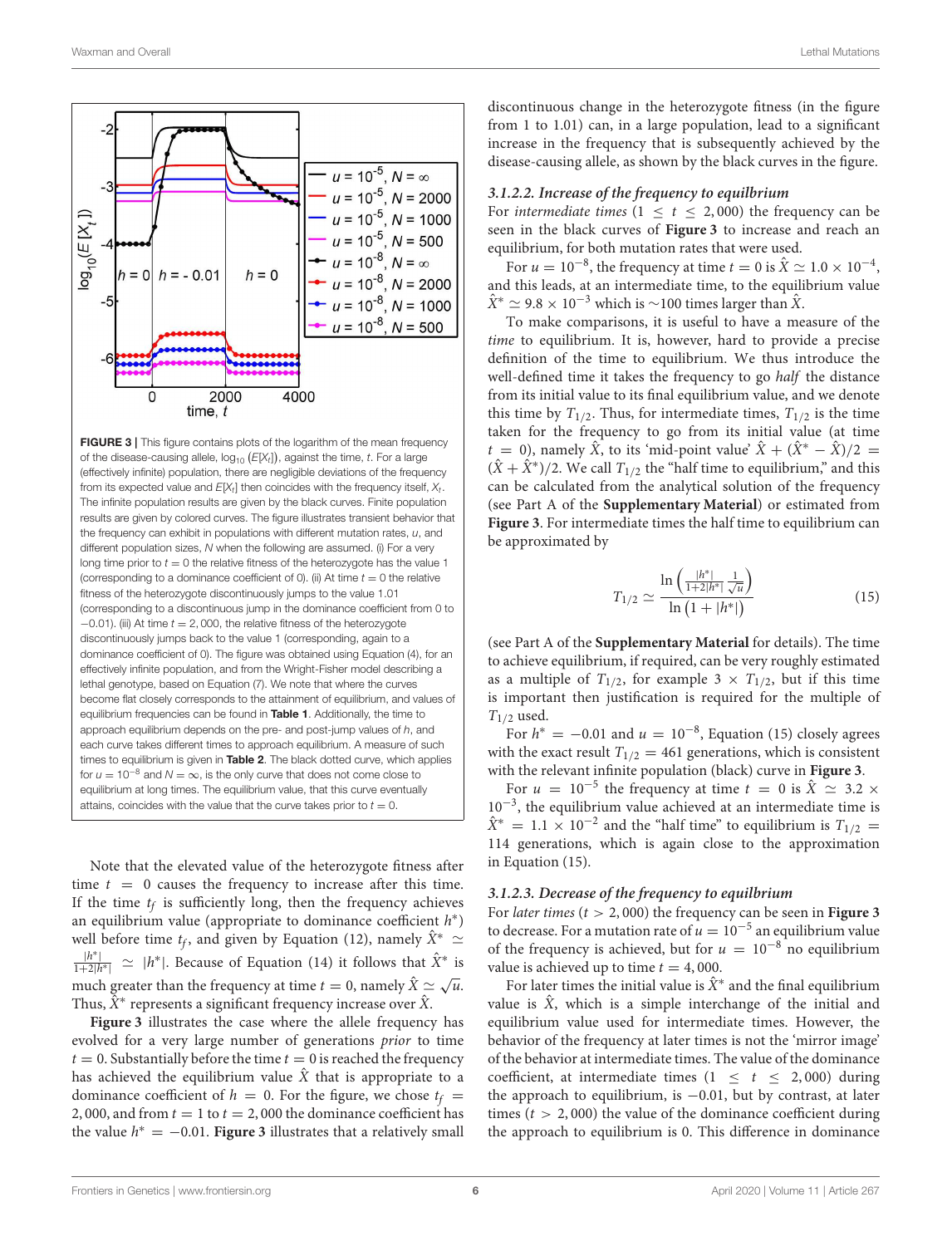coefficients, during the approach to equilibrium, leads to different "half times to equilibrium." For later times, for parameter-values similar to those adopted, the half time to equilibrium can be well-approximated by

$$
T_{1/2} \simeq \frac{\ln\left(1 + \frac{2\sqrt{u}}{|h^*|} - \frac{2u}{(h^*)^2}\right)}{2\sqrt{u}}
$$
(16)

(see Part A of the **[Supplementary Material](#page-9-5)** for details) which has a quite different form to that of Equation (15).

For  $u = 10^{-8}$  we find that the time it takes, from the time  $t = 2,000$ , to achieve half equilibrium is  $T_{1/2} = 100$  generations, while for  $u = 10^{-5}$  it is  $T_{1/2} = 59$  generations, and these values of  $T_{1/2}$  are close to the approximation in Equation (16). We note that the two values of  $T_{1/2}$  for later times are smaller than the corresponding values for intermediate times.

## 3.2. Results for a Finite Population

We can obtain results for the Wright-Fisher model described by Equation (7), which is a discrete time Markov chain where some exact results are known [\(Haigh, 2013\)](#page-9-12) and for which many results can be numerically calculated. Before we give results based on numerical calculations, we note that analytical insight into the Wright-Fisher model, and the phenomena occurring in a finite population, can be gained using a diffusion approximation of this model [\(Kimura, 1955\)](#page-9-13). The diffusion approximation treats both the allele frequency and time as continuous quantities, and replaces the random frequency  $X_t$  of the Wright-Fisher model by a continuous function of continuous time, which we write as  $X(t)$ . This approximation results in the replacement of the discrete distribution of the Wright-Fisher model by a probability density of the frequency, which at time  $t$  and frequency  $x$  we write as  $\phi(x, t)$ . The probability density obeys the diffusion equation

$$
-\frac{\partial \phi(x,t)}{\partial t} = -\frac{1}{2} \frac{\partial^2}{\partial x^2} \left[ V(x)\phi(x,t) \right] + \frac{\partial}{\partial x} \left[ F(x)\phi(x,t) \right] \tag{17}
$$

(see Part C of the **[Supplementary Material](#page-9-5)** for details) where

$$
V(x) = \frac{\left[x + F(x)\right]\left[1 - \left(2x + 2F(x)\right)\right]}{2N} \tag{18}
$$

is the "infinitesimal variance" associated with the model, while  $F(x)$  is the deterministic force given in Equation (5).

Some intuition about the phenomena occurring in a finite population with a lethal genotype can be gained from the form of the coefficients  $V(x)$  and  $F(x)$  that appear in the diffusion equation (Equation 17). We proceed, noting that many of the phenomena associated with the frequency of a lethal diseasecausing allele occur at low frequencies ( $x \ll 1$ ), and so look at the forms of  $V(x)$  and  $F(x)$  at small x. On neglecting small terms of order  $x^2$ , xu and  $u^2$  we find that for small x

$$
V(x) \simeq \frac{(1-h)(x+u)}{2N} \text{ and } F(x) \simeq u(1-h) - hx. \tag{19}
$$

We assume that  $h$  is not equal to 1, so the disease-causing allele is not fully dominant. Then the result in Equation (19) for  $V(x)$  at

small  $x$  tells us that there are fluctuations in the allele frequency that are characterized by  $\sqrt{V(x)} \simeq \sqrt{\left(1-h\right)(x+u)/(2N)}$  which are small, but which persist even at zero frequency. This is unlike the standard (i.e., weak selection) Wright-Fisher model, where the corresponding result is  $\sqrt{V(x)} \simeq \sqrt{x/(2N)}$ , which ultimately vanishes at zero frequency. For  $x \gg u$  the form of  $V(x)$ in Equation (19) behaves as  $\sqrt{(1-h)x/(2N)}$  suggesting that such a population has fluctuations appropriate to a population of size  $N/(1 - h)$  which is *larger* than N, hence resulting in smaller fluctuations than those expected for a standard Wright-Fisher model of population size N. The result in Equation (19) for the force  $F(x)$  acting on the allele frequency tells us that at zero frequency the force is approximately  $u(1 - h)$ . This is positive, and hence has the tendency to push the frequency to positive values, as we would expect mutation to do. However it is reduced by a factor equal to the heterozygote fitness,  $1$ h. Indeed, since the non-lethal aspect of selection takes place in heterozygotes, it is not surprising to see the relative fitness  $1 - h$  of the heterozygotes influencing the fluctuations in the frequency and also manifesting itself in the force acting on the allele frequency.

## 3.2.1. Stationary Distribution

Under the Wright-Fisher model, the fraction of a very long period of time spent by the population at a particular frequency is given by the value of the stationary distribution at this frequency [\(Gillespie, 2004\)](#page-9-11). The expected value of the frequency in this distribution is the finite population analog of the equilibrium frequency in an infinite population.

For the Markov chain of Equation (7) we write the stationary distribution as  $\pi$ . This is a column vector with elements  $\pi_n$  $(n = 0, 1, 2, \ldots, 2N)$  that is the unique solution to

$$
\mathbf{W}\boldsymbol{\pi} = \boldsymbol{\pi} \text{ with } \pi_n \ge 0 \text{ and } \sum_{n=1}^{2N} \pi_n = 1 \tag{20}
$$

where **W** is the transition matrix of the Markov chain of Equation (7) (see Part D of the **[Supplementary Material](#page-9-5)** for details of the Wright-Fisher model as a Markov chain). For the problem at hand, the elements of  $\pi_n$  with  $n > N$  are zero. We can numerically determine the stationary distribution,  $\pi$ , and from this distribution numerically determine the value of the mean frequency, which we denote by  $E_{stat}[X]$ . In **[Table 1](#page-7-0)** we illustrate the dependence of  $E_{stat}[X]$  on the parameters u, N and h. The results of **[Table 1](#page-7-0)** suggest that  $E_{stat}[X]$  is: (i) an increasing function of  $N$ , (ii) a decreasing function of  $h$ , (iii) an increasing function of u.

## 3.2.2. Transient Behavior

For a finite population, we have so far considered the stationary distribution of the disease allele's frequency. Let us now try to get some insight into the transient behavior that also occurs in a finite population. We assume the same scenario of changes of the dominance coefficient  $h$  as before (see section 3.1.2).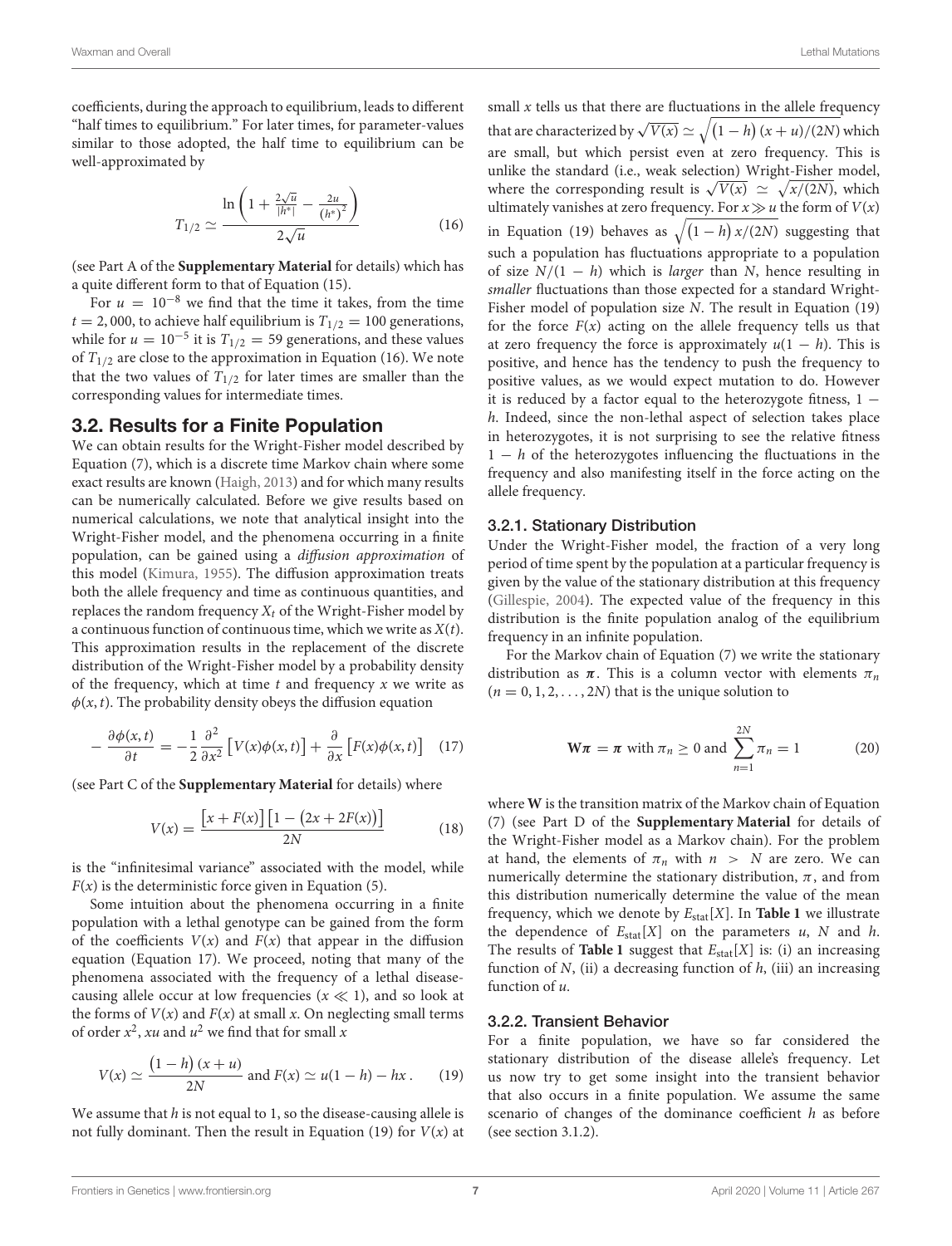<span id="page-7-0"></span>TABLE 1 | Finite and infinite population frequencies when at stationarity/equilibrium.

| <b>Mutation</b><br>rate, u | Population<br>size, N | Dominance<br>coefficient, h | $N \times h$ | $log_{10}$<br>$(E_{stat}[X])$ | $E_{stat}[X]/u$                |
|----------------------------|-----------------------|-----------------------------|--------------|-------------------------------|--------------------------------|
| $10^{-8}$                  | 500                   | $-0.01$                     | $-1$         | $-2.373$                      | $4.238 \times 10^{5}$          |
|                            |                       | $-0.001$                    | $-0.1$       | $-6.077$                      | $8.375 \times 10^{2}$          |
|                            |                       | $\circ$                     | 0            | $-6.248$                      | $5.650 \times 10^{1}$          |
|                            |                       | 0.001                       | 0.1          | $-6.390$                      | $4.071 \times 10^{1}$          |
|                            |                       | 0.01                        | 1            | $-7.061$                      | 8.693                          |
|                            | 1,000                 | $-0.01$                     | $-10$        | $-1.093$                      | $8.071 \times 10^{6}$          |
|                            |                       | $-0.001$                    | $-1$         | $-5.846$                      | $1.426 \times 10^{2}$          |
|                            |                       | 0                           | 0            | $-6.098$                      | $7.971 \times 10^{1}$          |
|                            |                       | 0.001                       | 1            | $-6.292$                      | $5.106 \times 10^{1}$          |
|                            |                       | 0.01                        | 10           | $-7.054$                      | 8.839                          |
|                            | 2,000                 | $-0.01$                     | $-50$        | $-1.085$                      | $8.220 \times 10^{6}$          |
|                            |                       | $-0.001$                    | $-5$         | $-5.567$                      | $2.709 \times 10^{2}$          |
|                            |                       | $\circ$                     | 0            | $-5.949$                      | $1.125 \times 10^{2}$          |
|                            |                       | 0.001                       | 5            | $-6.208$                      | $6.193 \times 10^{1}$          |
|                            |                       | 0.01                        | 50           | $-7.050$                      | 8.917                          |
|                            | $\infty$              | $-0.01$                     |              | $-1.079$                      | 8.333 $\times$ 10 <sup>6</sup> |
|                            |                       | $-0.001$                    |              | $-2.009$                      | $9.805 \times 10^{5}$          |
|                            |                       | 0                           |              | $-4.000$                      | $9.999 \times 10^{3}$          |
|                            |                       | 0.001                       |              | $-6.004$                      | $9.899 \times 10^{1}$          |
|                            |                       | 0.01                        |              | $-7.046$                      | 9.000                          |
| $10^{-5}$                  | 500                   | $-0.01$                     | $-1$         | $-1.114$                      | $7.692 \times 10^{3}$          |
|                            |                       | $-0.001$                    | $-0.1$       | $-3.087$                      | $8.186 \times 10^{1}$          |
|                            |                       | 0                           | 0            | $-3.254$                      | $5.569 \times 10^{1}$          |
|                            |                       | 0.001                       | 0.1          | $-3.394$                      | $4.0333 \times 10^{1}$         |
|                            |                       | 0.01                        | 1            | $-4.061$                      | 8.687                          |
|                            | 1,000                 | $-0.01$                     | $-10$        | $-1.091$                      | 8.108 $\times$ 10 <sup>3</sup> |
|                            |                       | $-0.001$                    | $-1$         | $-2.869$                      | $1.151 \times 10^{2}$          |
|                            |                       | 0                           | 0            | $-3.111$                      | $7.751 \times 10^{1}$          |
|                            |                       | 0.001                       | 1            | $-3.299$                      | $5.027 \times 10^{1}$          |
|                            |                       | 0.01                        | 10           | $-4.054$                      | 8.832                          |
|                            | 2,000                 | $-0.01$                     | $-50$        | $-1.085$                      | $8.230 \times 10^{3}$          |
|                            |                       | $-0.001$                    | $-5$         | $-2.628$                      | $2.355 \times 10^{2}$          |
|                            |                       | 0                           | 0            | $-2.972$                      | $1.066 \times 10^{2}$          |
|                            |                       | 0.001                       | 5            | $-3.219$                      | $6.043 \times 10^{1}$          |
|                            |                       | 0.01                        | 50           | $-4.050$                      | 8.910                          |
|                            | $\infty$              | $-0.01$                     |              | $-1.079$                      | 8.343 $\times$ 10 <sup>3</sup> |
|                            |                       | $-0.001$                    |              | $-1.970$                      | $1.071 \times 10^{3}$          |
|                            |                       | 0                           |              | $-2.501$                      | $3.152 \times 10^{2}$          |
|                            |                       | 0.001                       |              | $-3.042$                      | $9.075 \times 10^{1}$          |
|                            |                       | 0.01                        |              | $-4.046$                      | 8.992                          |

*In this table, we give results for the logarithm of the mean allele frequency in the stationary* distribution of a finite population, log<sub>10</sub> (E<sub>stat</sub>[X]), for different values of mutation rate, u, *the population size, N, and the dominance coefficient, h. For a large (effectively infinite) population, there are negligible deviations of the frequency from its expected value and*  $E_{\text{stat}}[X]$  *coincides with the equilibrium frequency*  $\hat{X}$ . To aid comparison, we have given  $\hat{X}$ *in the table, listed under N* =  $\infty$ *. Of interest is the relationship between*  $E_{stat}[X]$  *and u (see Discussion) and we provide a column in the table containing the ratio Estat*[*X*]/*u.*

We proceed, taking the frequency at time  $t = 0$  to be described by the stationary distribution corresponding to a dominance coefficient of 0. The distribution then evolves after time  $t = 0$ 

<span id="page-7-1"></span>TABLE 2 | Half times to equilibrium in a finite population.

| <b>Mutation</b><br>rate, u | Population<br>size, N | Pre-jump<br>dominance | Post-jump<br>dominance | $T_{1/2}$ |
|----------------------------|-----------------------|-----------------------|------------------------|-----------|
|                            |                       | coefficient           | coefficient            |           |
| $10^{-8}$                  | 500                   | 0                     | $-0.01$                | 37        |
|                            | 1,000                 | $\Omega$              | $-0.01$                | 60        |
|                            | 2,000                 | $\Omega$              | $-0.01$                | 103       |
|                            | $\infty$              | 0                     | $-0.01$                | 461       |
|                            | 500                   | $-0.01$               | $\Omega$               | 27        |
|                            | 1,000                 | $-0.01$               | $\Omega$               | 37        |
|                            | 2,000                 | $-0.01$               | 0                      | 49        |
|                            | $\infty$              | $-0.01$               | 0                      | 100       |
| $10^{-5}$                  | 500                   | 0                     | $-0.01$                | 36        |
|                            | 1,000                 | $\Omega$              | $-0.01$                | 56        |
|                            | 2,000                 | $\Omega$              | $-0.01$                | 88        |
|                            | $\infty$              | 0                     | $-0.01$                | 114       |
|                            | 500                   | $-0.01$               | $\Omega$               | 27        |
|                            | 1,000                 | $-0.01$               | $\Omega$               | 36        |
|                            | 2,000                 | $-0.01$               | 0                      | 46        |
|                            | $\infty$              | $-0.01$               | $\Omega$               | 59        |

*In this table, we give results for half time to equilibrium, T1*/*2, for different values of mutation rate, u, the population size, N, and the dominance coefficient, h. To aid comparison, we also give T*<sub>1/2</sub> in an effectively infinite population, which is listed under  $N = \infty$ .

when subject to a dominance coefficient of  $h^*$  which is negative. A basic characterization of this problem is in terms of the expected value of the frequency. We note that compared with the infinite population result, we now have an additional parameter in the problem, namely the population size, N, and results will depend on the value adopted for this parameter. We investigate the basic trends associated with finite N in the regime  $Nu \ll 1$ by considering two different mutation rates and three different values of the population size, N. In **[Figure 3](#page-5-0)** the logarithm of the mean allele frequency,  $log_{10}(E[X_t])$ , is plotted (in colored curves) against the time, t.

In **[Figure 3](#page-5-0)** the behavior of the finite population results for  $E[X_t]$  can be seen to be qualitatively similar to those of an infinite population, but quantitatively different. Mean frequencies in a finite population are, from the figure, smaller than the corresponding equilibrium frequencies of an infinite population. The corresponding "half-times to equilibrium,"  $T_{1/2}$ , which<sup>[2](#page-7-2)</sup> can be seen to differ from the corresponding infinite population results. To clarify this aspect we give the values of  $T_{1/2}$ in **[Table 2](#page-7-1)**.

For the pattern of environmental changes we have considered, where h is initially 0 and discontinuously jumps to  $-0.01$ , or the reverse of this, the results of **[Table 2](#page-7-1)** suggest that  $T_{1/2}$  is: (i) an increasing function of  $N$ , (ii) a decreasing function of  $u$ , (iii) a jump from  $h = 0$  to  $h = -0.01$  leads to a larger  $T_{1/2}$  than a jump from  $h = -0.01$  to  $h = 0$ .

<span id="page-7-2"></span><sup>2</sup>The half time to equilibrium, for a finite population, is taken as the time for the expected value of the frequency to reach the mid-point of the expected values of the frequency in the stationary distributions corresponding to the pre and post-jump values of h.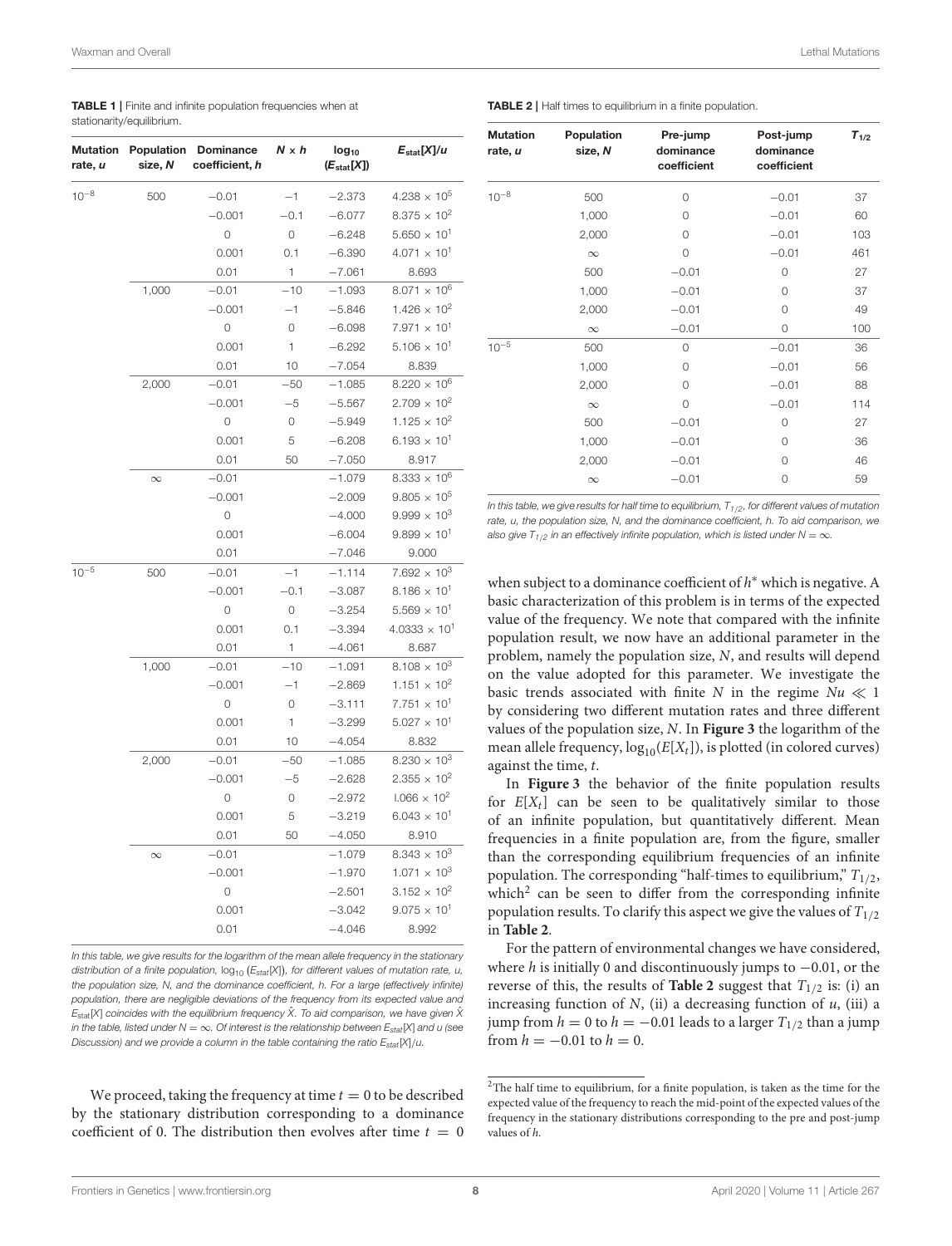# **DISCUSSION**

In this work we have provided an analysis of the implications of lethal mutations in both effectively infinite and finite populations.

For an effectively infinite population, we have given the general form for the deterministic evolutionary force which acts in such a system, along with the equilibrium frequency. We have also provided some illustrations and a characterization of the transient behavior of the frequency when the fitness of the heterozygote discontinuously changes. For a finite population, we have provided the appropriate (i.e., a modified) Wright-Fisher model and discussed some features that become apparent under a diffusion approximation. We have presented properties of a finite population, such as the stationary distribution and its transient behavior.

For populations of finite size, Wright-Fisher models (and their diffusion approximations) have often been employed in describing the evolution of a focal allele (see e.g., [Ewens,](#page-9-14) [2004\)](#page-9-14). One assumption that is typically made when taking this approach is that selection is a weak evolutionary force, in the sense that selection coefficients are small compared with 1. However, the assumption of weak selection becomes untenable for lethal mutations; lethality represents the strongest level of selection against one genotype. Thus an important consideration with lethality, is the explicit need to treat the action of selection on genotypes, rather than on alleles. This would appear to make the analysis of lethal mutations significantly more complicated than when selection acts weakly on all genotypes (in which case a description in terms of single allele frequency suffices). However, perhaps surprisingly, lethal selection has no more complexity than weak selection. This arises for a single locus with two alleles since a description of the population is generally required in terms of three genotype frequencies, but the three genotype frequencies add to unity so just two are independent, and when there is also lethality of one homozygote, this allows elimination of one of the two independent genotype frequencies, with the substantial simplification that just a single frequency is required to describe the population. Thus, lethality of one genotype has the effect of simplifying the model. The multinomial distribution that is required to relate genotype frequencies in adjacent generations under more general schemes of selection [\(Nagylaki, 1992\)](#page-9-15) collapses to a binomial distribution, thereby making the problem mathematically no more complex than a weak selection problem, which is also described by just a single frequency and also involves a binomial distribution.

The absence of the homozygous disease genotype in adults has the general consequence that the frequency of the mutant allele is, under all circumstances, constrained to have a frequency in the adult population that is  $\leq \frac{1}{2}$ . Thus, while it might be viewed as improbable, but not impossible, that a lethal mutation can rise to a frequency above  $\frac{1}{2}$ , the analysis presented in this work indicates  $\frac{2}{2}$  the many of processes in this constraint that this can never be the case. If a supposedly lethal allele is seen at a frequency in excess of  $\frac{1}{2}$ , then it can be concluded that the

allele is not lethal (or perhaps that a two allele/three genotype model is an oversimplification of the real situation).

In **[Table 1](#page-7-0)** we gave expected values of the frequency of the disease-causing allele, in a finite population, in the stationary distribution,  $E_{stat}[X]$ . These can be seen to be approximately proportional to the mutation rate,  $u$ , when  $h > 0$ . For example, when  $N = 10^3$  and  $h = 0.01$ , with  $u = 10^{-8}$  we have  $E_{\text{stat}}[X]/u \simeq 8.839$ , while for the same N and h, but  $u = 10^{-5}$ we obtain almost the same ratio  $E_{stat}[X]/u \approx 8.832$ . **[Table 1](#page-7-0)** applies when  $Nu \ll 1$  and the nature of lethal mutations, to rarely make an appearance within such a finite population, accounts for the observed proportionality when  $h > 0$ . However, the ratio becomes very sensitive to N when  $h < 0$ , corresponding to overdominance of the disease-causing allele. For example, **[Table 1](#page-7-0)** shows that when  $u = 10^{-8}$  and  $h = -0.01$ , that with  $N = 500$  we have  $E_{stat}[X]/u \simeq 4.238 \times 10^5$ , however for the same u and h but  $N = 10^3$  we obtain a ratio that is almost 20 time larger:  $E_{stat}[X]/u \simeq 8.071 \times 10^6$ . We infer that with weak overdominance, the lethal allele can, in larger populations, reach higher frequencies that are more in line with some lethal disorders.

In a recent study on lethal mutations by [Amorim et al. \(2017\)](#page-9-1), these authors found that of the four mutation types responsible for lethality they studied, the lower the mutation rate, the greater the observed frequency differed from their expectations, based upon mutation-selection-drift balance. In particular, for three of the four mutation types, the observed frequency was significantly higher than the theoretical expectation. Here we have found, for a large (effectively infinite) population size, that as the mutation rate decreases, the sensitivity of the equilibrium allele frequency to overdominance increases (**[Figure 2](#page-4-0)**). Importantly, this relationship between equilibrium frequency and mutation rate is found within a very small window around  $h = 0$ . When  $h > 0$ , the equilibrium frequency is proportional to u (see  $\hat{X}$ , **[Table 1](#page-7-0)**), whereas when  $h < 0$ , the equilibrium frequencies of lethal alleles are (to leading order) independent of the mutation rate, being a simple algebraic function of h (see Equation 13). Consequently, for lethal alleles with a low mutation rate, even very weak overdominance can result in highly inflated equilibrium frequencies, that largely escape mutation limitation. It may be of some relevance that when considering the transient behavior of the mutation frequency (**[Figure 3](#page-5-0)**), the time for the mutation to approach equilibrium subsequent to a period of overdominance can be considerable: e.g., of the order of 500 generations for some of the parameter values considered here. Realistically, the proportion of lethal recessive disorders found to be at unusually high incidences because of periodic overdominance is likely to be a small subset, the majority being more likely due to an ascertainment bias in identification [\(Amorim et al., 2017\)](#page-9-1).

The results we have established in this work relate to the subset of Mendelian disorders corresponding to a lethal disease homozygote. Although the majority of lethal disorders are autosomal recessive conditions, such as cystic fibrosis and Tay-Sachs, it should be noted that the treatment outlined in this